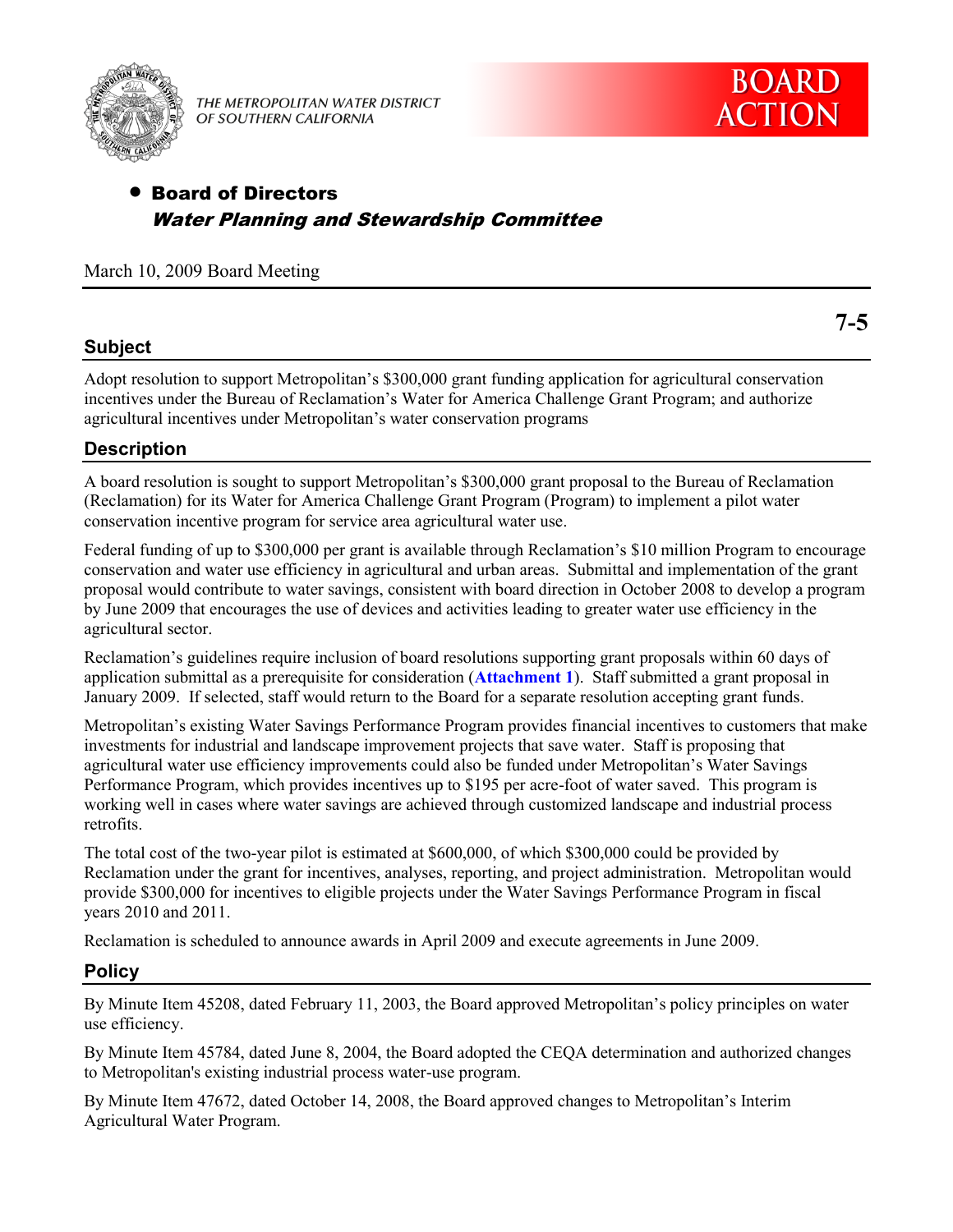# **California Environmental Quality Act (CEQA)**

CEQA determination for Option #1:

The proposed action is not defined as a project under CEQA because it involves the creation of government funding mechanisms or other government fiscal activities, which do not involve any commitment to any specific project, which may result in a potentially significant physical impact on the environment (Section 15378(b)(4) of the State CEQA Guidelines).

The CEQA determination is: Determine that the proposed action is not subject to the provisions of CEQA pursuant to Sections 15378(b)(4) and 15061(b)(3) of the State CEQA Guidelines.

CEQA determination for Option #2:

None required

## **Board Options**

### **Option #1**

Adopt the CEQA determination and

- a. Adopt resolution supporting Metropolitan's proposal for grant funding under Reclamation's Water for America Challenge Grant Program; and
- b. Approve inclusion of agricultural improvements as eligible elements under Metropolitan's Water Savings Performance Program.

**Fiscal Impact:** \$300,000 Metropolitan cost supplemented with \$300,000 federal grant over a projected two-year period.

**Business Analysis:** Achieve lifetime water savings of approximately 1,300 acre-feet; create and implement a pilot program to assess steps to improve service area agricultural water use efficiency. Additional savings may occur.

### **Option #2**

Do not adopt the resolution supporting grant funding.

### **Fiscal Impact:** None

**Business Analysis:** Metropolitan may miss opportunities to expand water conservation and achieve increased agricultural water use efficiency.

### **Staff Recommendation**

Option #1

2/13/2009 *Date*

*Stephen N. Arakawa Manager, Water Resource Management*

2/24/2009 *Jeffrey Kightlinger General Manager Date*

**Attachment 1 – [Resolution supporting grant funding application under USBR's Water for](#page-2-0)  America Challenge Grant Program** 

BLA #6554